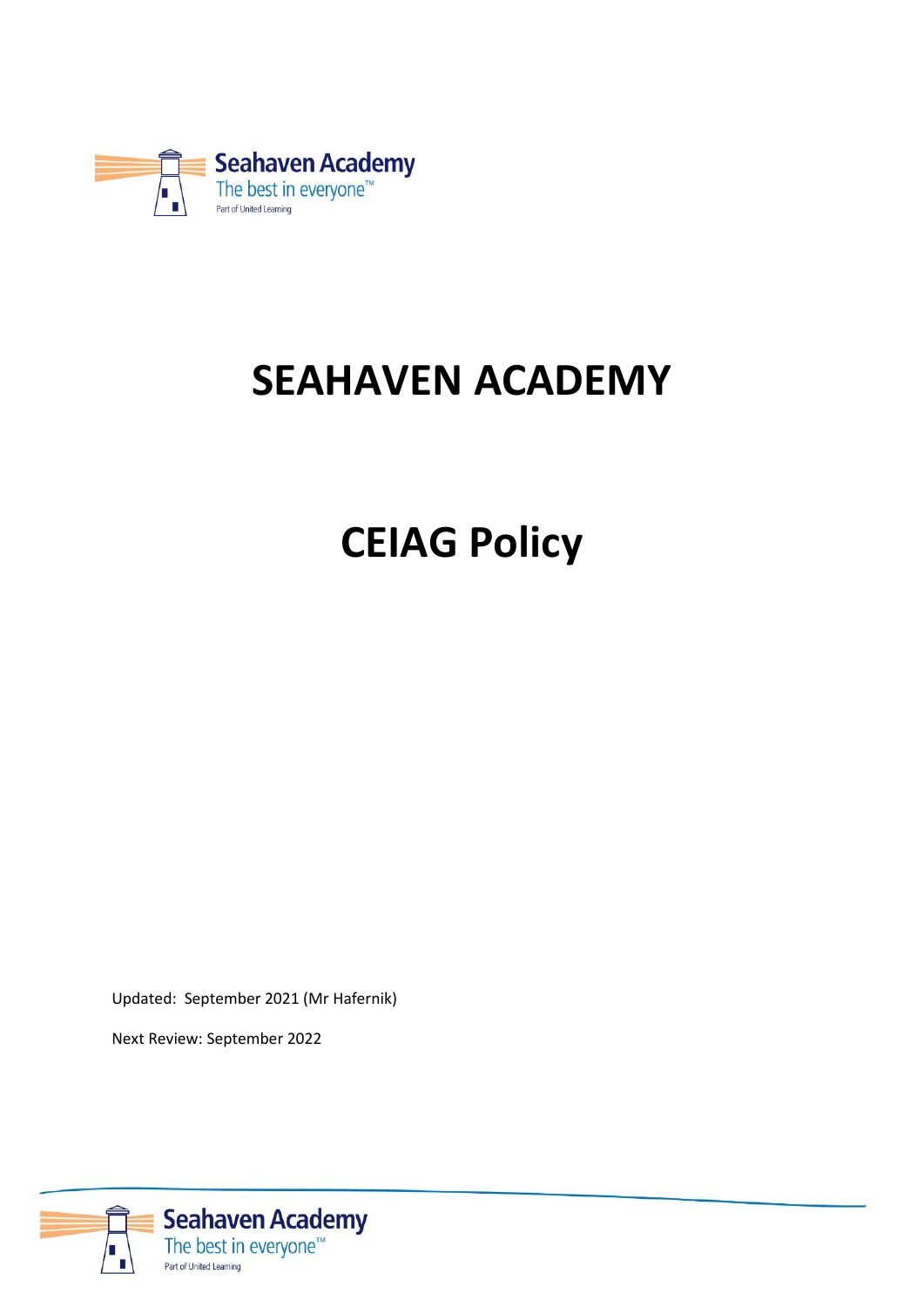### **Seahaven Academy CEIAG Policy 2021-22 Lead member of Staff: Mr Hafernik [hafernikm@seahavenacademy.org.uk](mailto:hafernikm@seahavenacademy.org.uk)**

#### **Principles**

Seahaven Academy believes that a young person's career begins with their pathway through learning and work. All young people need a planned programme of activities to help them make appropriate 12-19 choices and to manage careers throughout their lives. (Statutory requirements for all Y8-Y13 September 2018) We work on the Principles of the eight Gatsby Benchmarks in order to achieve this with direct mapping of the CDI framework in order to ensure all students receive their statutory guidance needs. Seahaven Academy also ensures that the Baker Clause Policy Statement on Provider Access is adhered to (Please see Baker Clause document on Seahaven Website)

#### **Overall Aims**

The Careers Education programme at Seahaven Academy is designed to help students make the most of themselves and their opportunities. In particular, it aims to help them:

- develop their knowledge and understanding of the changing nature of work, learning and careers
- extend their understanding of opportunities in learning and work
- make good use of information and guidance by all members of staff at Seahaven Academy
- develop and use their self-knowledge when thinking about, and making course and other choices

• develop and use the skills they need to review achievements, plan future actions, make decisions, present themselves well and cope with change and transition.

#### **Commitment**

Seahaven Academy is committed to providing a planned programme of Careers Education for all students in Years 7-11, together with appropriate Information, Advice and Guidance (CEIAG)

Governors and Staff are committed to:

- providing a planned programme of activities to which all students are entitled and will have access.
- ensuring that, wherever possible, students' progress to an opportunity in further education, training or employment.
- involving young people and their parents/carers in programme activities and further developments.
- maintaining the standard of the full IiC award and the reassessment program

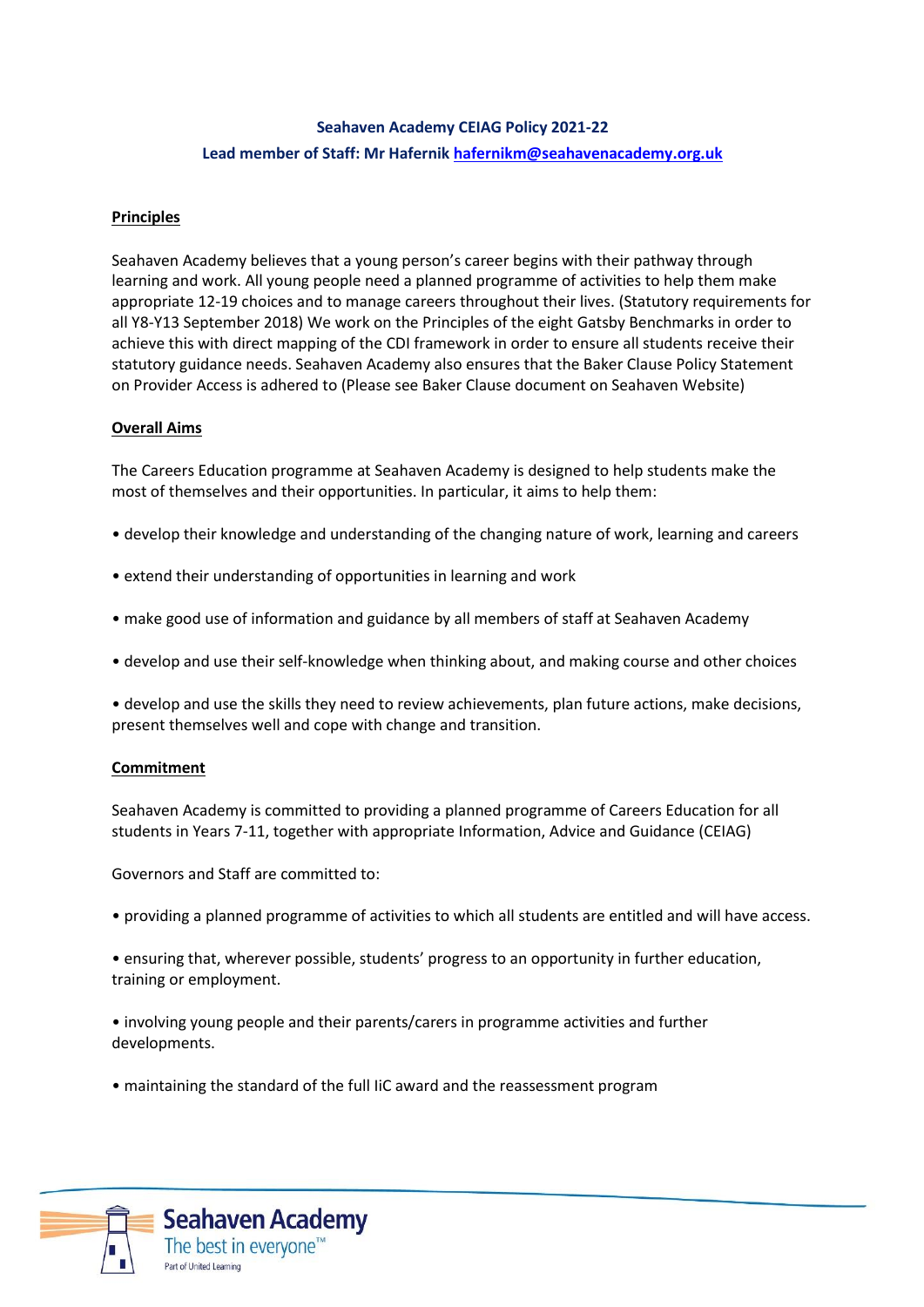The next review date of the Seahaven Policy, overview, School and student commitment and the Baker Clause is annual and will be 03/22

#### **Seahaven Academy is committed to equality**

Over recent year, schools have (in line with other institutions and public bodies) been working towards an improved understanding of the diverse nature of their communities. Much of this work is in response to new legislations that places an increased duty on schools and other settings. Legislation requires schools eliminate direct or indirect discrimination, victimization or harassment and to promote equality for pupils/students, staff and others who use the school facilities. These developments reflect the growing awareness of the need to view different equality strands beneath one umbrella, rather than seeing them as separate factions competing with each other for time and resource.

In our school, we work to ensure that there is equality of opportunity for all members of our community across a range of strands, which include: race, disability, gender (including transgender) sexual orientation, religion and age as well as any other factors, which have the potential to cause discrimination, e.g. socio-economic factors. Therefore, an Equality Impact Assessment (EIA) will be carried out as part of the review process of this policy.

#### **Provision**

#### Management

Matthew Hafernik, Director KS4, manages the programme. He liaises with Governors, SLT, AH JD, support from all staff in order to deliver CEIAG to every pupil. Independent Careers Advisor supported by YES, will meet and discuss college courses, applications and open/taster days with every KS4 pupil throughout the year. In addition, East Sussex and Mark Likeman has an overview of specific WEX placements for all Y10 students, also supported by the Pastoral Lead, Amanda Bosely.

#### **Delivery**

At present, CEIAG involves lessons delivered by tutors, whole school assemblies and across the curriculum in all subjects, monitored by HODs in their SOW. In addition there are focused sessions for KS3/4 pupils in assemblies and workshops by outside agencies. Other focused events take place on an annual basis include Consultation evenings, College assemblies, Options evenings, extended learning days, College taster days, mock interviews, work related learning (CoPE) and business related enterprise. Recently, this has moved to a more 'virtual' arrangement with all areas still being covered.

All information and the school's CEIAG Policy is accessible to pupils, parents, staff, governors and the wider community via the School website, newsletters and information evenings throughout the year. For more information, please follow link to CEIAG calendar [https://www.seahavenacademy.org.uk/Portals/0/Library/Documents/Careers/CEIAG%20overview%](https://www.seahavenacademy.org.uk/Portals/0/Library/Documents/Careers/CEIAG%20overview%202018-19.pdf?ver=2018-09-11-134857-507) [202018-19.pdf?ver=2018-09-11-134857-507](https://www.seahavenacademy.org.uk/Portals/0/Library/Documents/Careers/CEIAG%20overview%202018-19.pdf?ver=2018-09-11-134857-507)

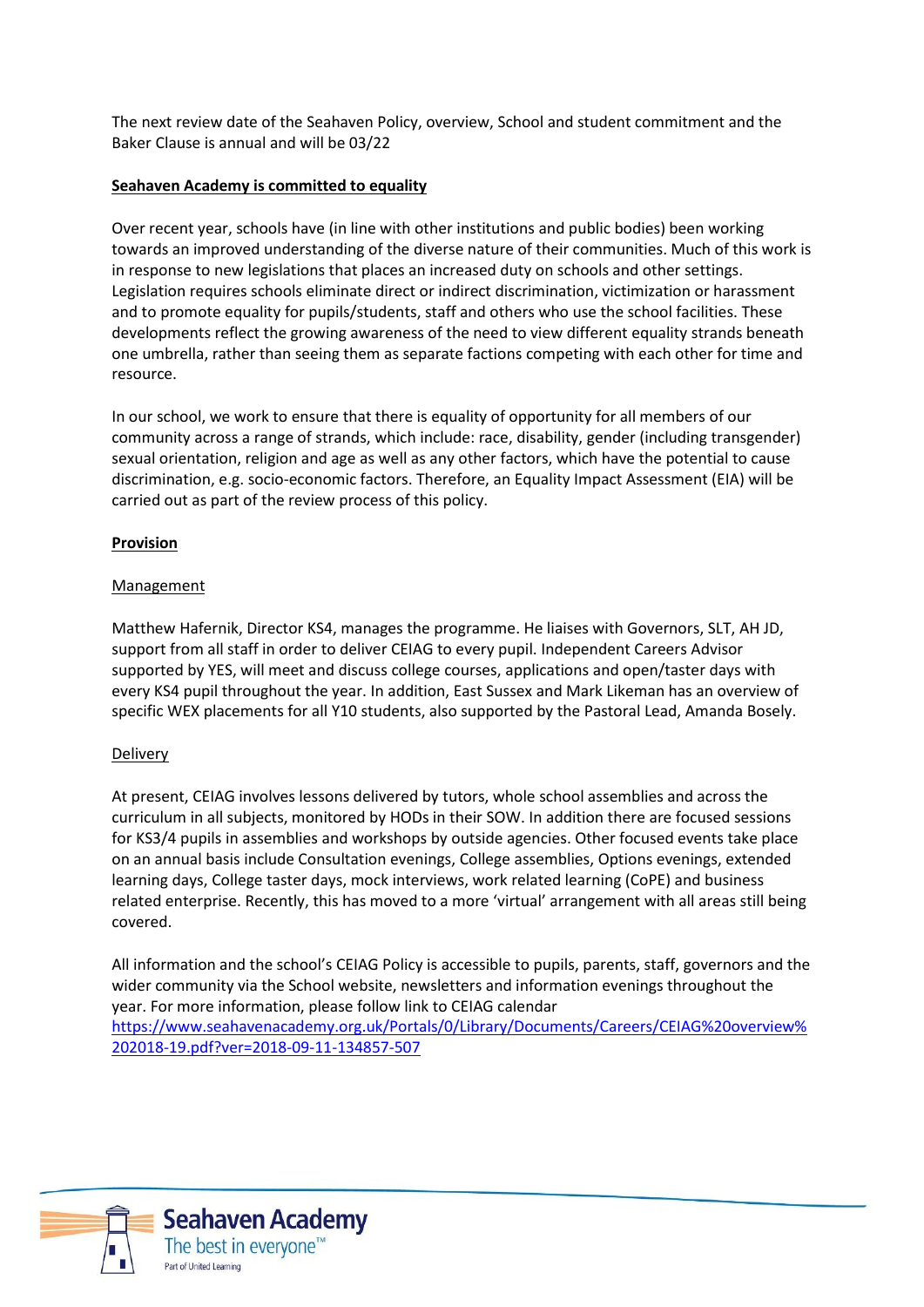#### Resources

Careers related lessons are taught in every subject in all year groups and individual SOW and lesson plans are available to view. Students have supervised access to partial and impartial IT facilities, including Careers software – Careers etc., E-Guidance,

Apprenticeships in Sussex and the online application process. Specialist support (Louise Thomas – Pastoral support manager and Amanda Bosley who is also currently obtaining a L6 Careers Advice Qualification) are available for individuals with learning difficulties and/or disabilities. The SEND team also assist in this role. Additional information sources include participation in local events and activities and work with employers, businesses and other organizations. Seahaven Academy are also committed to the Newhaven Enterprise Zone and the United Learning CEIAG Hub. It is the responsibility of the Director of KS4, Head of PSHCRE/Tutor Program and the Careers Advisor to select and maintain teaching

Resources appropriate to student's needs. In accordance with The Technical and Further Education Act 2017 came in to force on 2nd January 2018, we have close links with external providers that enable opportunities for a range of education and training providers to access all pupils in year 8 to year 13 for the purpose of informing them about approved technical education qualifications or apprenticeships. This is done via PCE's, assemblies, working with the Newhaven Enterprise Network, NCOP, SIS, WEX, Employability and Skills service, YES and the Chamber of Commerce. The CEIAG Policy is also linked with other departments to cover Gatsby Benchmark 4. There is funding from the Budget and SLN to also accommodate whole school projects such as Y10 WEX, NCOP and our independent careers advisor on a yearly basis.

#### Guidance

This is provided in partnership with the Ouse Valley cluster group and includes individual and group activities. All staff should, when approached by students, respond with appropriate guidance and support. All guidance aims to be impartial, confidential (within policy guidelines) responsive to students' needs and based on the principle of equality.

#### **Training**

Training needs to be identified through the annual needs assessment and appropriate arrangements, often in partnership with the Ouse Valley cluster group. Caroline Bragg (Standards & Learning Effectiveness Service, Partnership & Provision Team) provides opportunities for CPD and sharing of good/outstanding practice.

#### Monitoring, review and evaluation

All programme activities are monitored, reviewed and evaluated with active involvement of students, surveys, Careers focus groups; whole school twilight, inset days and information from pupils, staff and parents provide effective and constructive feedback and sustainability of the projects. It is reviewed annually and the findings will be used to steer the program's CEIAG Strategic development plan. Y11 intended destinations from the Aspire database, NEET students working with YES on a 1 2 1 basis, feedback from our independent careers advisor, Evaluation of all WP and Compact Plus projects with the Universities, assemblies for all year groups in relation to CEIAG, PSHE



**Seahaven Academy** The best in everyone<sup>™</sup> Part of United Learning